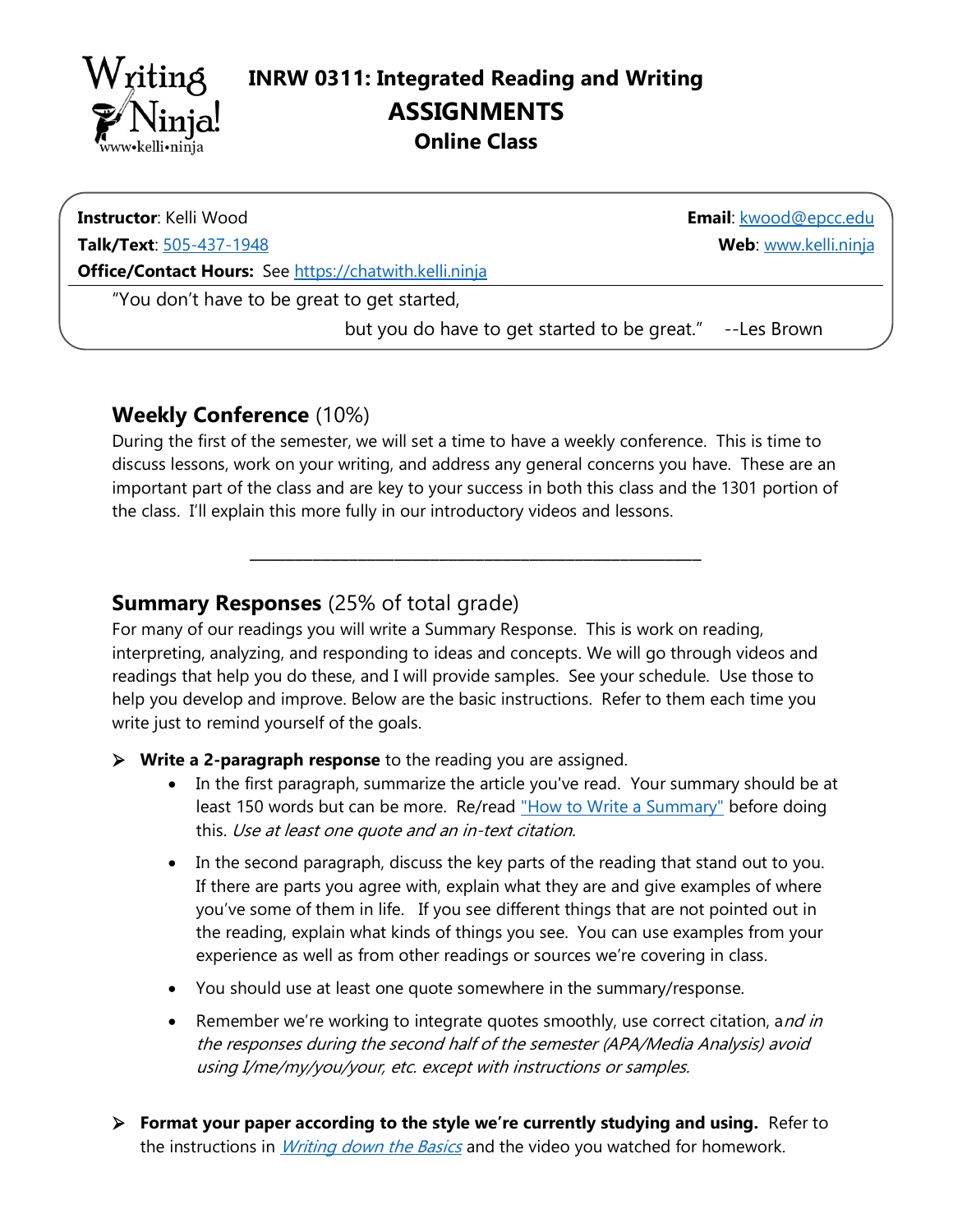- Use MLA or APA according to the style we're studying at the time.
	- Readings done during the Emblematic Essay assignment should be done in MLA Format and use MLA citation.
	- Readings done during the Media Analysis Essay assignment should be done in APA Format and use APA citation.

#### ➢ **Edit, Proofread, and Upload Your Work**

- Proofread carefully. I recommend you take advantage of going to the writing [center](http://kelli.ninja/misc/Going%20to%20the%20Online%20Writing%20Center.pdf)—get some of that extra credit while you're there!
- Upload the paper to our **Blackboard** INRW page under the Summary Responses link. Don't forget your Grammarly report, and if you went, include your Writing Center verification.

# **Final Portfolio** (25% of total grade)

Your portfolio will be **developed throughout the semester** on our Blackboard Course page for INRW 0311. We will discuss it in class, and there is a video lesson explaining this. Your portfolio should include these things.

**\_\_\_\_\_\_\_\_\_\_\_\_\_\_\_\_\_\_\_\_\_\_\_\_\_\_\_\_\_\_\_\_\_\_\_\_\_\_\_\_\_\_\_\_\_\_\_\_\_\_**

### ➢ **Final Versions of your Cover Letters and Essays**

#### ➢ **Post-Essay Reflection**

After you turn in your final of your cover letter and essay for the Emblematic Essay and the drafts of each for the Media Analysis Essay, you need to write a reflection and submit it to your portfolio. For each of your essay reflections, discuss these topics. You should have a paragraph on each topic except grammar; there you can have a list.

#### • **Content Revision Thoughts**

Take some time to think about how you changed and grew from your prewritings to the essay in terms of *content*. What did you learn about being able to develop more ideas in your writing as you went through the process? You might want to start by describing how you thought about it at first, and what you realized you needed to take more time with, add, omit, or develop as you looked back on it and worked on development.

#### • **Grammar Points to Work On**

What one or two things do you need to work on most in terms of grammar. Look those up in *Writing down the Basics* or at a good source online and jot down the basic rule in your own words.

#### • **Writing Strategies**

What things helped you get this done? What things do you need to do better at or plan better for next time? Give examples and write out specific plans of things you will do to help develop this section of your response.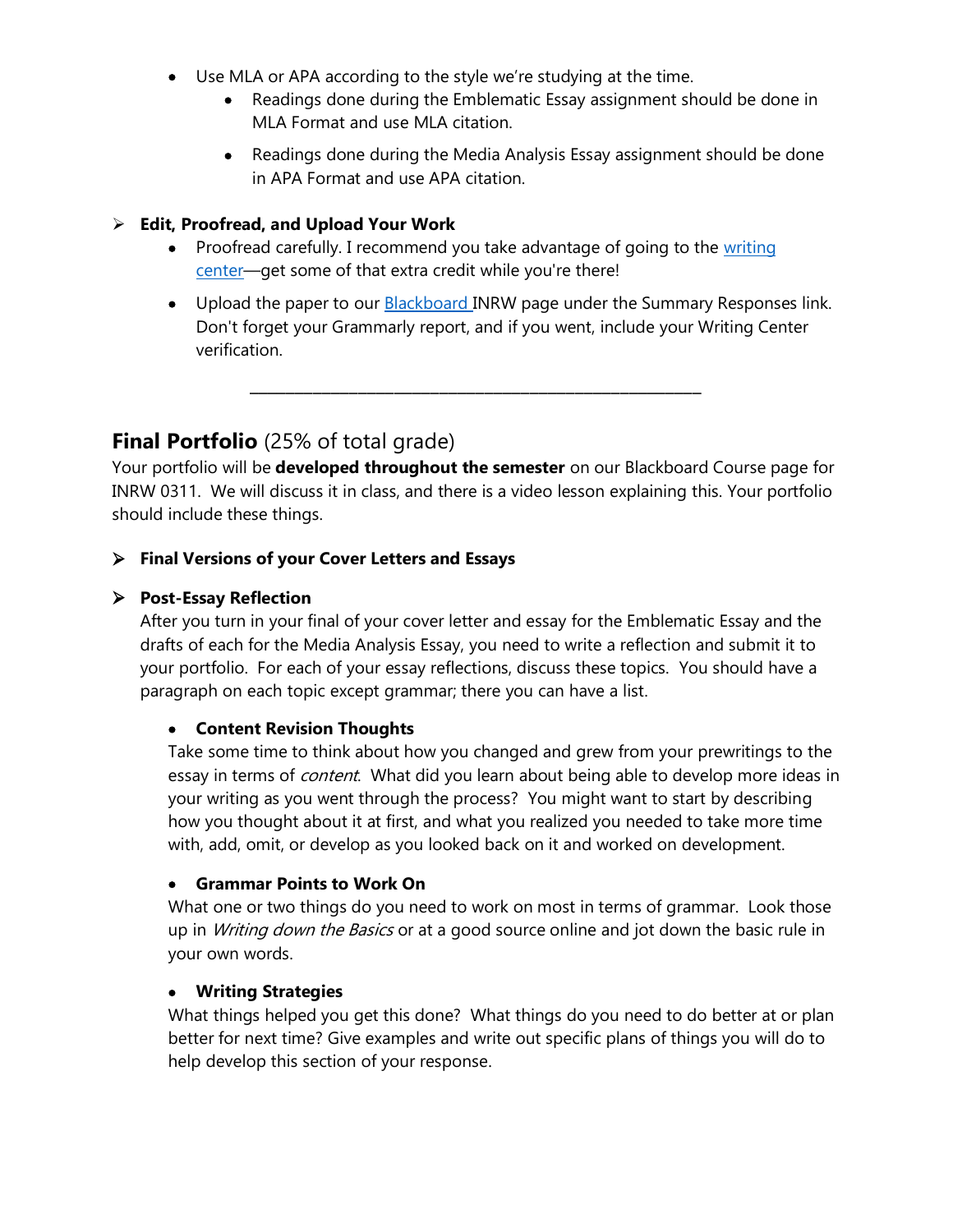#### • **Reading Reflection**

Look back through your Summary Responses to the readings for the essay. Go back and review those that stood out to you. What are the major things you learned or will carry with you? Discuss that and feel free to quote from them as needed. Make sure to use the quotation marks around your quotes and signal phrases to clearly attribute. You do not need to do citation, but I will give extra credit for doing so.

➢ **Final Reflection:** You will write one further work for this course reflecting on your writing. Now that we are nearing the end of the course, it's time to put this all together and think about what tools you will carry with you as you write in the future.

**Assignment:** As you put your portfolio together, go back and look at your writing over the course of the semester. Look at what we've done in these two classes as well as what you have done in other classes you are taking. Think about what it felt like when you first wrote papers versus how you approach writing papers now. Think about what things you now find easier and which things are still tricky.

Then, in a 2-3 page essay reflect on how your writing process, reading comprehension, and analytical skills have evolved over the course of the semester, as well as the things you need to remember to do when you write for college or other professional situations in the future. You may also discuss what things you've learned to do or that you need to do to be a successful college student.

Give examples from your works and experiences in this class and other classes you are taking or have taken. Make sure to include an introduction and conclusion.

This is an informal essay like our first one in 1301, so while you need to watch your grammar and proofread carefully, it is much more a discussion between the two of us.

You may format this in either MLA or APA—whichever you prefer, just be consistent and get it right; by now you should know how to do that!  $\triangle$ 

Here's a bit of advice on writing a reflective essay, but if you've been keeping up with things, you're more than prepared to do this now: [Reflective Writing.](https://www.nottingham.ac.uk/studyingeffectively/writing/writingtasks/reflective.aspx)

- ➢ **Setting up Your Portfolio Journals:** Check out the video linked on the schedule for how to set this up or the explanation I do in class. Here's the order you'll need to create journal entries in so that they are organized correctly:
	- 1. Emblematic Essay Final
	- 2. Emblematic Essay Cover Letter Final
	- 3. Reflection #1
	- 4. Media Analysis Final Essay
	- 5. Media Analysis Cover Letter Final
	- 6. Reflection #2
	- 7. Final Reflection